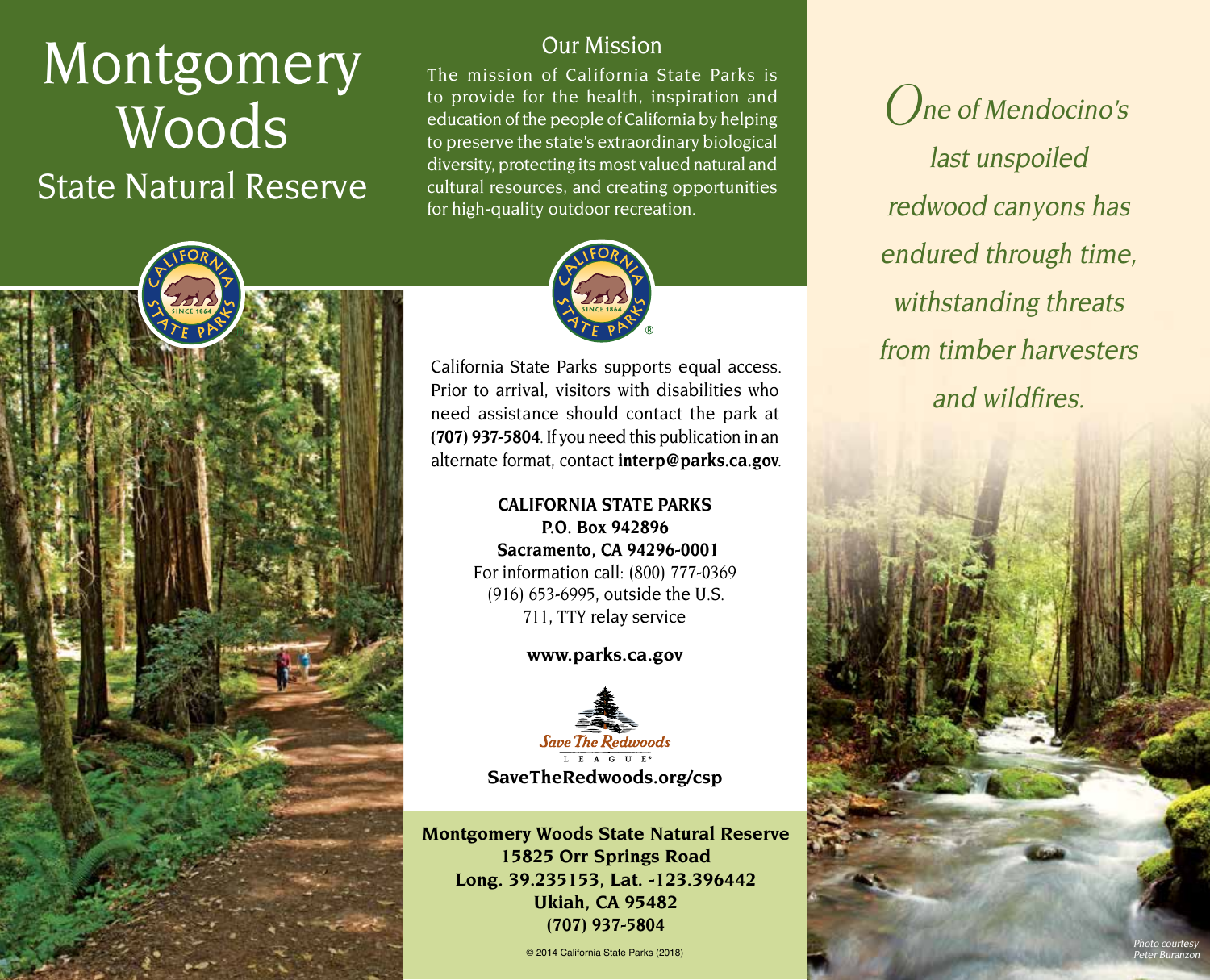**S tep into the majesty of the redwoodlined canyon along upper Montgomery** 

**Creek.** The old-growth trees in this oasis of solitude have survived for thousands of years. This redwood forest enjoys a mild Mediterranean climate. Summer temperatures can reach 88 degrees in July, while on winter days, the thermometer can dip below 40 degrees. Rain often falls between November and April.

#### **PARK HISTORY**

#### **Native People**

Archaeologists have determined that humans have lived in this area for more than 14,000 years.



Pomo basket

The last native people here before Europeans arrived are known today as theNorthern Pomo.

The Pomo made and used tools of local rock and volcanic obsidian from their home in the Clear Lake area. Bird feathers and beads made from seashells decorated some of the elaborate, highly prized baskets that Pomo women coiled or twined from plant parts.

Today's Pomo descendants honor and perpetuate the cultural and environmental practices of their ancestors.

#### **European Settlement**

Parties of European explorers sailed by the Mendocino coast beginning in the 1500s, but the rocky shores precluded landings.



Historians think that the Pomo people's first non-native contact was with the Russian fur trappers who eventually colonized Fort Ross in 1812.

Spanish and Mexican colonists eventually found their way to the Mendocino area, and the 1848 gold rush brought hordes of eager settlers to California, creating a huge demand for lumber. The native people lost their homelands, and those who survived the settlers' violence and the contagious fatal epidemics they brought were relocated to one of many reservations, including the one at Fort Bragg from 1857 to 1864.

One-time Mendocino county assessor Andrew Jackson Montgomery and his wife, Elizabeth Anderson Montgomery later filed a homestead claim here on 160 acres in 1884. Montgomery Woods is named for them.

#### **Logging**

The late 1800s brought to the Mendocino coast a profusion of timber harvesters eager to cut down the big trees for their lumber value. Most of the coast redwoods in the area were quickly logged, but the steep canyon along Montgomery Creek made these trees harder to reach.

As mechanized logging became more sophisticated, the heart of this redwood grove also faced the logger's axe. Part of an old logging road can be seen between the Kellieowen and Ynes Mexia groves on the trail.

#### **Saving the Redwoods**

Noted botanist Ynes Mexia (1870 -1938) collected more than 150,000 global plant specimens for the California Academy of Sciences. Concerned about logging, Mexia wrote to the newly formed Save the Redwoods League in 1919, enclosing her dues and pleading that the League intervene before these remaining coast redwoods were gone. League Secretary Newton Drury asked the State's Committee on Redwoods Investigation to inspect the area, and tree cutting was halted by 1920.

Local conservationists also fought for the area to be preserved, and in 1945, Orr Springs owner Robert Orr donated the first nine acres for the reserve. The League's work continues to result in subsequent donations of land and dedicated groves; the natural reserve's size is now 2,743 acres.

#### **NATURAL HISTORY**

# **Geology**

Montgomery Woods lies in an area formed during

> Ynes Mexia, Botanist

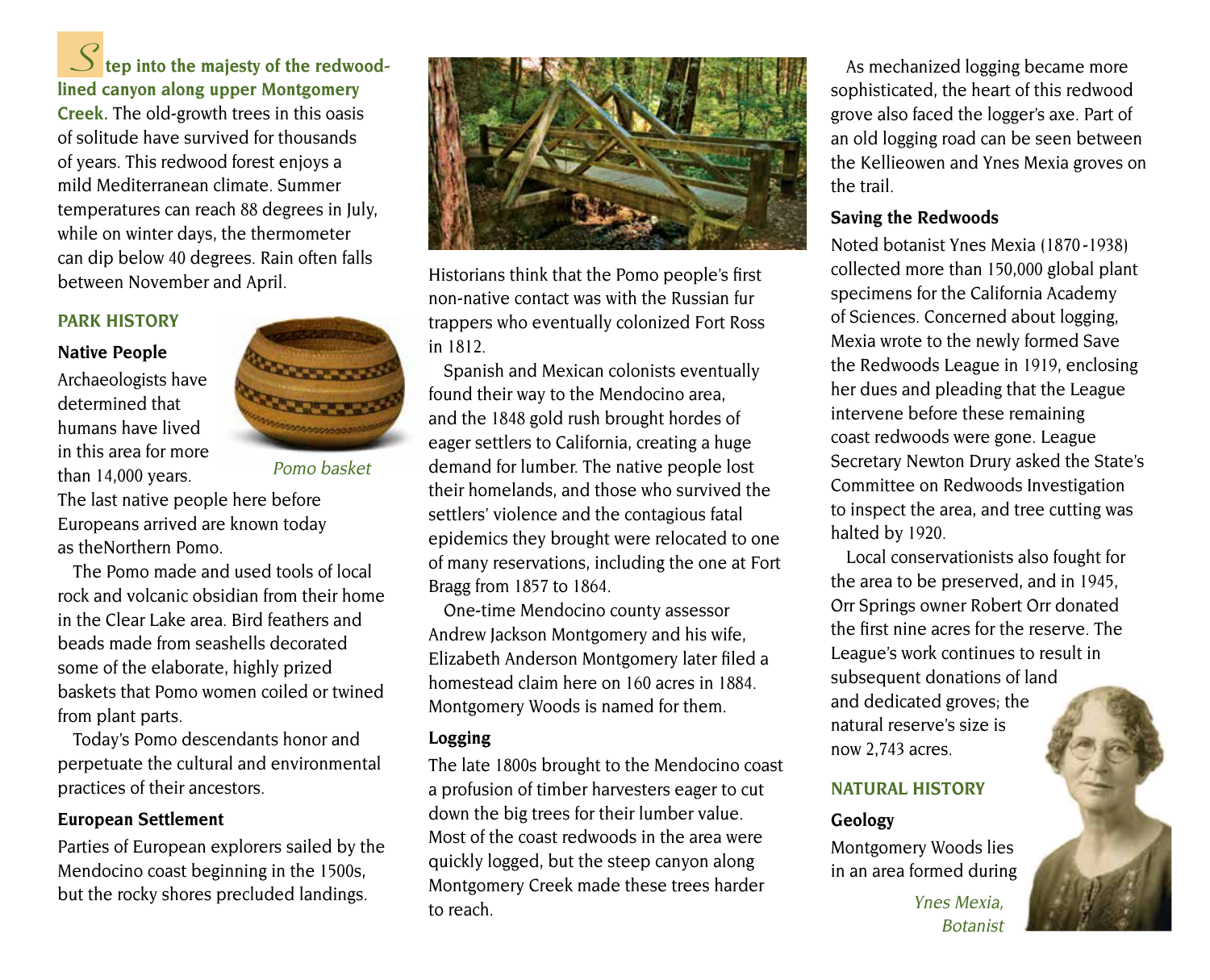the Cretaceous period more than 66 million years ago. Two components make up the rocks and soils underlying the woods — a granitic-metamorphic complex and marine deposits of sandstone, shale, and chert, known as the Franciscan Formation.

#### **Vegetation**

About half of this reserve's habitats encompass the mature redwood forest and a mixed conifer (Douglas-fir and redwood) forest. Oak woodlands include tanoak, black, Oregon white, and canyon live oak. More than 500 acres of grasslands contain both introduced and native species.

Forest understory plants include profuse ferns — giant chain, bracken, and sword — as well as huckleberries and redwood sorrel.

# **Wildlife**

Amphibians find the reserve an ideal breeding ground. Montgomery Woods



Foothill yellow-legged frog

supports habitat for such species as the foothill yellow-legged frog, rough-skinned newt, coast-range California newt, and red-bellied newt.

# **Montgomery Trail**

The reserve has a two-mile trail, which loops back on itself. The steep entrance leading into the woods has about a 900-foot elevation gain. In wet weather, the trail can be muddy or flooded.

# ACCESSIBLE FEATURES

The restroom, interpretive panels, and shaded picnic tables at the park entrance are accessible. The beginning of the natural reserve's unpaved trail may be too steep for many wheelchair users. Accessibility in parks is continually improving. For updates, visit **<http://access.parks.ca.gov>**.

# **PLEASE REMEMBER**

- The reserve and its natural and cultural resources are protected by state law and may not be disturbed.
- Firearms and hunting are prohibited.
- Except for service animals, pets are not permitted on the trail or in the reserve.
- Stay on the trail to avoid poison oak and to protect vegetation.
- The center of the reserve contains a marshy flat, which attracts mosquitoes.

# **NEARBY STATE PARKS**

- Mendocino Woodlands State Park 39350 Little Lake Road Mendocino 95640 (707) 937-5755
- Van Damme State Park Three miles south of Mendocino on Highway 1 Little River 95456 (707) 937-5804

#### **FIRE ANd REBIRTH**

Coast redwoods have adapted to withstand fire over millennia. Their great

height and thick bark, devoid of flammable resin, help them resist flames. Burls, dormant buds that form at the base of redwoods, will sprout



Immediately after the fire

new growth after a tree burns.

A June 2008 lightning strike at Montgomery Woods resulted in the Orr Complex fire. The low-intensity fire scorched the tanoaks and huckleberries and scarred many redwoods, but today little evidence of the fire remains.

Most trees and understory species here

have endured through fire — an important part of the natural forest ecosystem. Periodic forest fires also clear mounded duff and tree



Several years after the fire

debris . The park's once-burned areas now attest to the restorative powers of fire.